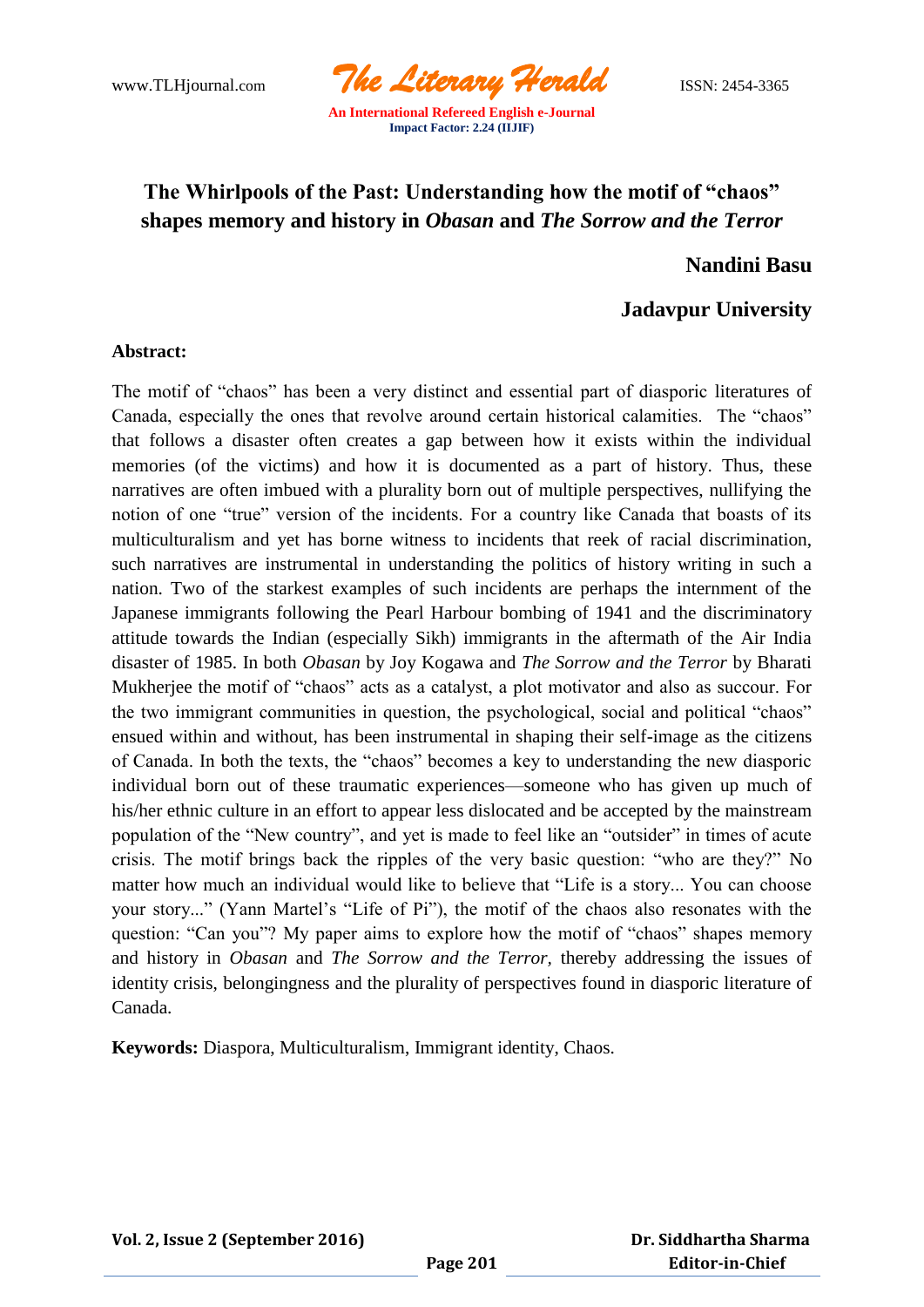www.TLHjournal.com *The Literary Herald*ISSN: 2454-3365

Joy Kogawa's *Obasan* is essentially concerned with the politics of memory and remembrance that play an integral role in tracing the protagonist Naomi Nakane's chaotic past, the physical and metaphysical mayhem that her family along with other Japanese alien and Japanese Canadian families; faced in the aftermath of the Pearl Harbour Incident that continued even after the culmination of Second World War. Bharati Mukherjee introduces her work *The Sorrow and the Terror* as an account that retells "the story and clarifies the issues" pertaining to The Air India disaster of 1985 honouring "the 329 lives, each of them a lawsuit without limits, something unpayable except in the currency of shared remorse". She emphatically states at the very inception of her introduction: "We saw it then, and we see it now, as fundamentally an immigration tragedy with terrorist overtones". Both the writers deal with a series of tumultuous situations that question the stability of a diasporic identity in a foreign land. Authors and thinkers like Derek Walcott have argued that the migrant often possesses a double consciousness, a leftover native one and a First World one.<sup>1</sup> Kogawa's work is fictional with autobiographical overtones while Mukerjee's is a factual retelling using history and archives seen through the lens of memory. Both the works thus provide the reader with a plurality of perspectives owing to their narratives techniques. This plurality is furthered through the motif of "chaos" that acts as catalyst, plot motivator and succour in both the novels. But before I go on to explain how the narratives crack open the complicated concept of diasporic identity, one must understand the notion of multiculturalism that Canada strives to live up to with almost existentialist perseverance.

Multiculturalism is a reality in many cosmopolitan cities in the face of globalisation that in turn fosters hybrid identities. Canada's "multiculturalism" is a mosaic of ethnic ghettos that resonate with the echo of "tolerance". Canada distinguishes itself by reasserting that they do not stuff everyone into the "melting pot" like the US. Bharati Mukherjee states in an interview that the "proliferation of ethnic ghettos... can be very very dangerous... The more alienated the new non-European immigrants feel the more they become the seething hot bed of terrorism, trouble and potential violence".<sup>2</sup> Joy Kogawa mentions in an interview: "In Canada the multicultural program gives a grant to this or that group, and that's the pie. We fight each other to make sure we get our grant, and our voices are kept distinct and separate from each other, controllable, smaller and less united.<sup>33</sup> Canada in a way, thrives on the fundamental purist conceptualisation of the freedom of expression— "segregation" and "tolerance".

However, this ideology is contested by the effective and reliable workings of the Canadian Security Intelligence Service (CSIS) that has the potential to intervene in a criminal judicial proceeding and declare a judge impotent in his own courtroom. This curbs the civil liberties of the Canadian citizens who bear this either by being quietly supportive or through

<sup>1.</sup>Nayar, Pramod K. *Contemporary Literary and Cultural Theory*. Delhi: Pearson. 2010. Pg 179

<sup>2.</sup> *"Diasporas": Bharati Mukherjee: an interview with Runar Vignission.* Journal of the South Pacific Associations for the Commonwealth Literature and Language Studies. Ed.Vijay Mishra. Number 34-35(1993). 3. *"In writing I keep breathing, I keep living..."* from *Sounding Differences.* Pg.159.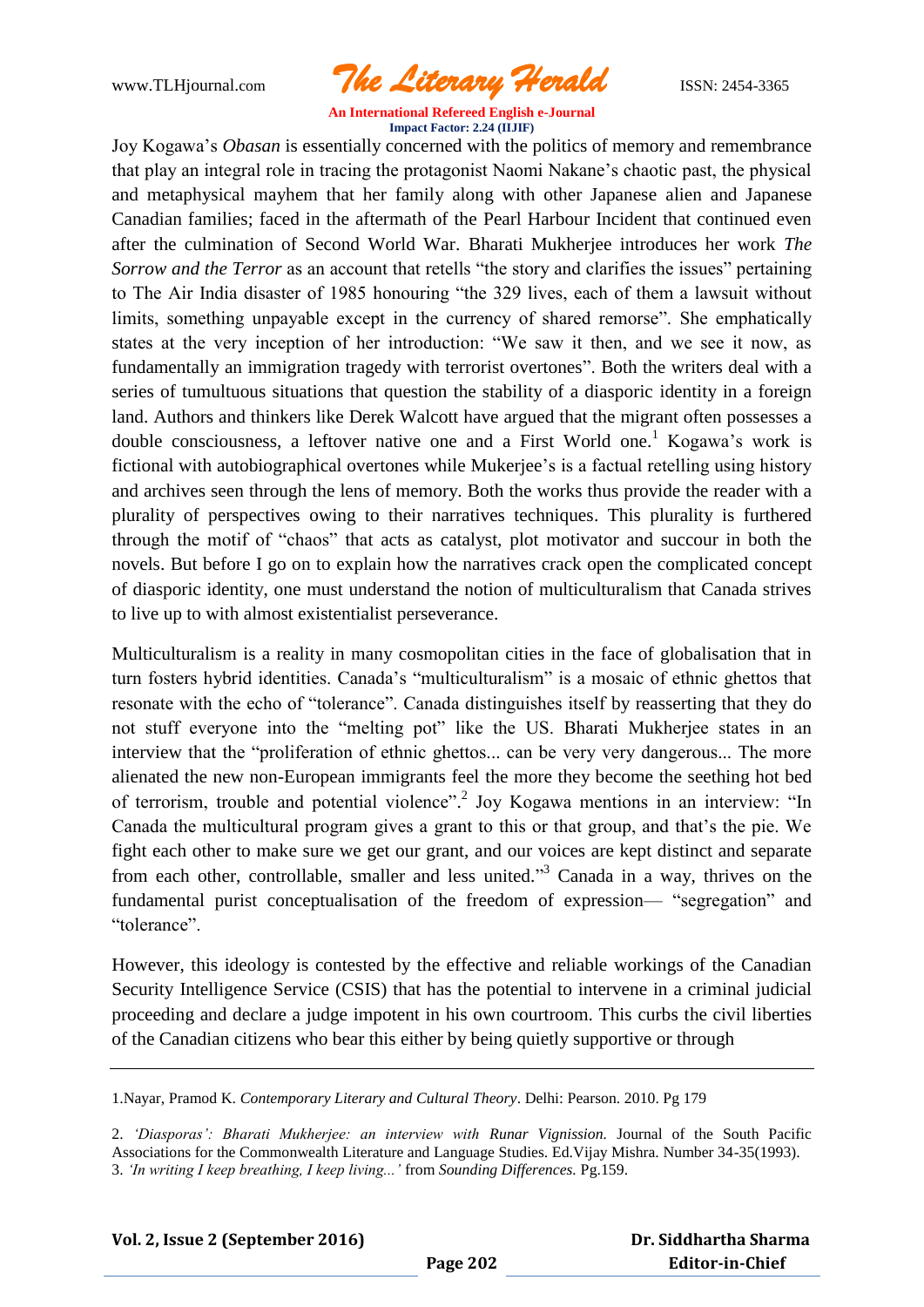www.TLHjournal.com *The Literary Herald*ISSN: 2454-3365

ignorance. Such a legal system coupled with the various administrative measures like the grants for the minority communities pose the question whether the bits of the "mosaic" standout distinctly and completely obliterating the picture from the fore. Another essential point derived from this is, accounts that serve as history in a country like Canada can be manipulated by the government. *The Sorrow and the Terror* provides instances in the account where the alleged "Singh" have been associated with officials of the country and the judicial trials of such a "Singh" have been stopped by a mere declaration of an individual that he is a member of the CSIS and the accused cannot be questioned further. Such muddled execution of justice reaffirms the motif of "chaos" that serves as a primary symbol in narratives of immigrant literature.

 Aunt Emily from *Obasan* is an extension of Muriel Kitagawa. Kitagawa's letters serve as archives that trace the history of what happened after the Pearl Harbour incident. The power of speech that issues forth from the letters is what empowers Emily's voice. *Obasan* vividly recounts the wartime experiences through Aunt Emily's journal that contains an entry dated March 2, 1942: "[T]he great shock" according to this entry, "is this: we are all being forced to leave. All of us. Not a single person of the Japanese race who lives in the 'protected area' will escape" (*Obasan* 85).<sup>4</sup> While the government provided a number of incentives and schemes for relocation of people of Japanese descent, Japan on the other hand objected to such a shift. This inevitably leads to another situation of mayhem when the identity of immigrants and their belongingness is ripped to shreds — where do they belong? Where do they go? Canada faced with criticism for its policy of dislocation tried a new trick — "dispersal" instead of "dislocation" — helps to blend in. Really? What Naomi faces whenever she encounters a stranger is the question "Where do you come from?"At the crux of the problematic situation of identity crisis lies the urge in Naomi's voice when she recalls: ―That's the one sure-fire question I always get from strangers. People assume when they meet me that I'm a foreigner" (*Obasan 7*). She seems to regret that she hasn't been able to wash off her "Jap" image like Stephen has. Many of Bharati Mukherjee's "Singh"-s assume a British first name like "John Singh" for instance. What the country aspired through "dispersal", it nailed in through the blending of the "other" by a complete mixing of their "original" identities. It created, as Kogawa puts it, "identity haircoats" that makes one synthetically Canadian. As Aunt Emily aptly puts it: "We weren't allowed to return to the West Coast like that. We've never recovered from the dispersal policy. But of course that was the government's whole idea – to make sure we'd never be visible again" (*Obasan* 34). Bharati Mukherjee's husband, and co-author of *The Sorrow and the Terror*, Clark Blaise was born of Canadian parents in North Dakota so that he could have an American citizenship. There are many who share the notion of *a citizenship of advantage* and therefore migrate to a different country like Clark's parents did. The book recounts the manner in which the Air India Disaster was seen by the Canadian state  $-$  "Sad as it is, it's not really our problem."(*The Sorrow and the Terror* 203) The prime minister's office was "still" referring to the disaster as a tragedy for the "Indo-Canadian community". The scenario is best summed up in the words of Roland de Corneille: "Not enough Canadians are deeply touched. Not too many realize it was Canadians who were

4. Nieguth, Tim. *"An awfully unwieldy business". State territoriality, power, and Joy Kogawa"s Obasan.*Pg 112.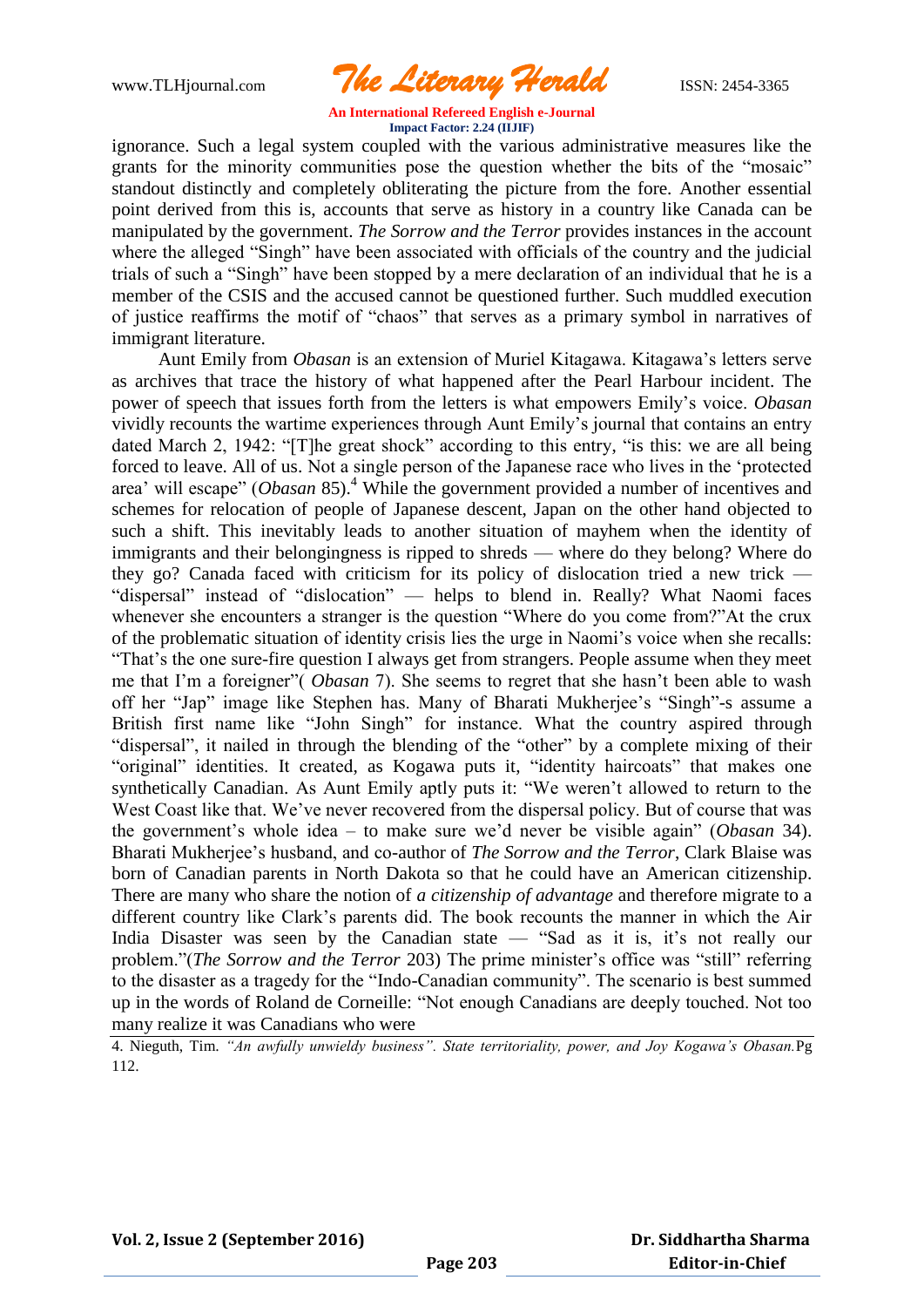www.TLHjournal.com *The Literary Herald*ISSN: 2454-3365

killed. There still remains racism, a separatism that the loss affected them, and not us."(*The Sorrow and the Terror* 203) Words like "Japanese-Canadians" or "Canadians of Indian Origin" serve to re-establish the *foreignness* of the immigrants even when they are not the first generation settlers. The narratives therefore tell the tale of the "other" who is stripped bare of his identity especially at the face of a chaotic situation and what ultimately belongs to him is the "chaos" that he is subjected to — the internment camps and the sufferings of the Japanese Canadians are their own, their succour, that provide them a security called *community*. Likewise the Sikhs are united in the violence, either through acceptance or  $through\,denial$  — every "Singh" is marked with the Air India Disaster. The Hindus who died and those that live on with the memory of the dead are fused into a unified whole. The ―chaos‖ acts as a catalyst when it brings forth the creation of the narrative and its self revealing title as in the case of *The Sorrow and the Terror* or when it builds the characters like Naomi and Stephen— one that lives through symbiotic association with the "chaos" and therefore appears mystical, while the other that in an attempt to transgress it creates a *new identity* in a *New Country*. The "chaos" undoubtedly acts as a plot motivator in both the narratives, of course we know George Bernard Shaw said — no conflict, no drama— and therefore every narrative that lives up to its refection of the drama of existence has to record conflicts and "chaos"

What arise from these immigrant literatures is the questions: *who are they?* —that can be best answered through the motif of "chaos". Joy Kogawa says: "In what I'm writing now the greyness and the fog and the confusion of not knowing very clearly can be a way to survive within a situation where the pain is too great, where denial is necessary in order not to be blinded by the truth of the sun. So these days I'm doing much more in-depth exploration of the fog, the mist, the confusion."<sup>5</sup> She indeed does justice to the sense of feeling phenomenalised through her narrative. In her work, "the facts of one's feelings" triumph over "the facts as such". <sup>6</sup> The "chaos"-without is efficiently portrayed through the "chaos"-within. Mukherjee's work uses the facts in vivid detail, in an attempt to clear the dust of confusion that shrouds the Air India Disaster of 1985.

Nakayama-sensei says, "You will be told what you are made ready to hear." But when we are slapped with the truth, it almost knocks us unconscious. Naomi realises what happened to her mother but she recedes into a cocoon of memory again. She feels her mother living, through her— or, re-phrased: in her mind — "I close my eyes./ Mother. I am listening. Assist me to hear you." (*Obasan* 240) I believe the continuous hammering with the truth in Mukherjee's work grinds it into the hearts of the readers. Blends it in, like a pestle mixing ingredients in a mortar.

The narratives culminate in mystery rather than providing a denouement of the central motif of "chaos". While we cannot deny that not knowing what actually happened is terrible.

5. "Joy Kogawa talks to Karlyn Koh. The Heart-Of-The-Matter Questions". *The Other Woman.* 

6. *"In writing I keep breathing, I keep living..."* from *Sounding Differences.* Pg.156.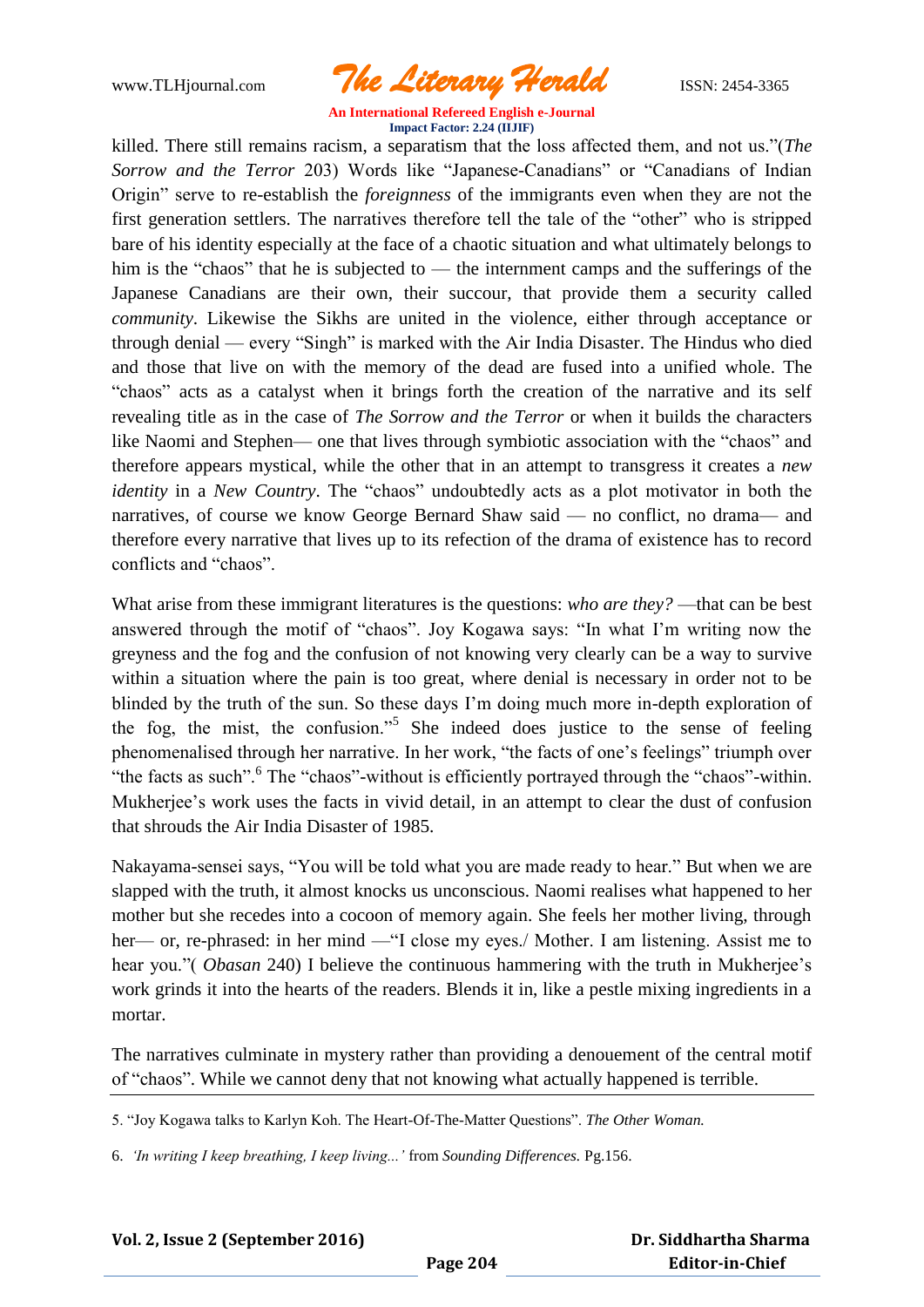www.TLHjournal.com *The Literary Herald*ISSN: 2454-3365

A denial of the truth is probably the only way to conform to the world around. Kogawa says: "When you're in denial you can go on with your life — it's a great survival tactic... And I look back and I see that I have lived my life in denial and that's what I write about. It enabled me to thrive to the extent that I did. But the fog is the denial, the fog is surviving. It's sort of like the atmosphere that surrounds the world: it keeps us safe, it keeps the sun from coming through and destroying us. The sun is the truth. I mean the truth is what enables things to grow. But too much of it kills us."<sup>7</sup>

―A foreign carrier had crashed off foreign seas.‖(*The Sorrow and the Terror* 174) This statement practically sums up the diasporic situation of an immigrant Canadian citizen facing a chaotic or problematic situation in the country he has a citizenship of. He is still *foreign* and his problems are still *related to his foreignness*. Aunt Emily can try to be outspoken regarding the Japanese problems like Ujjal Dosanjh is about Khalistanis and the supporter who assaulted and battered him. But in the end, the needle turns to the victim and enquires whether he played the role of a "provocateur". Why can't he be just a "Canadian" when he has legally attained the citizenship of Canada? Why are his problems termed *minority community issues*? Canada's "mosaic" ideology aimed at honouring the individualistic identity traits somehow opposes hybridity that is the inevitable consequence of diasporic communities in a multicultural nation in the face of globalisation. The notion of *blending in* is often socially shunned and the proliferation of ethnic ghettos prevented through adhering to social constructs. This makes the diasporic situation a pandemonium of brooding hatred and insecurity.

## From *Obasan* (Toronto:Penguin 1983)

 Where do any of us come from in this cold country? Oh Canada, whether it is admitted or not, we come from you we come from you. From the same soil, the slugs slime and bogs and twigs and roots. We come from the country that plucks its people out like weeds and flings them into the roadside. We grow in ditches and sloughs, untended and spindly. We erupt in the valleys and mountainsides, in small towns and back alleys, sprouting upside-down on the prairies, our hair wild as spider's legs, our feet rooted nowhere. We grow where we are not seen, we flourish where we are not heard, the thick undergrowth of unlikely planting. Where do we come from Obasan? We come from cemeteries full of skeletons with wild roses in their grinning teeth. We come from our untold tales that wait for their telling. We come from Canada, this land that is like every land, filled with the wise, the fearful, the compassionate, the corrupt.

The extract effectively sums up the Canadian immigrant situation.

7. "Jov Kogawa talks to Karlyn Koh. The Heart-Of-The-Matter Questions". The Other Woman.